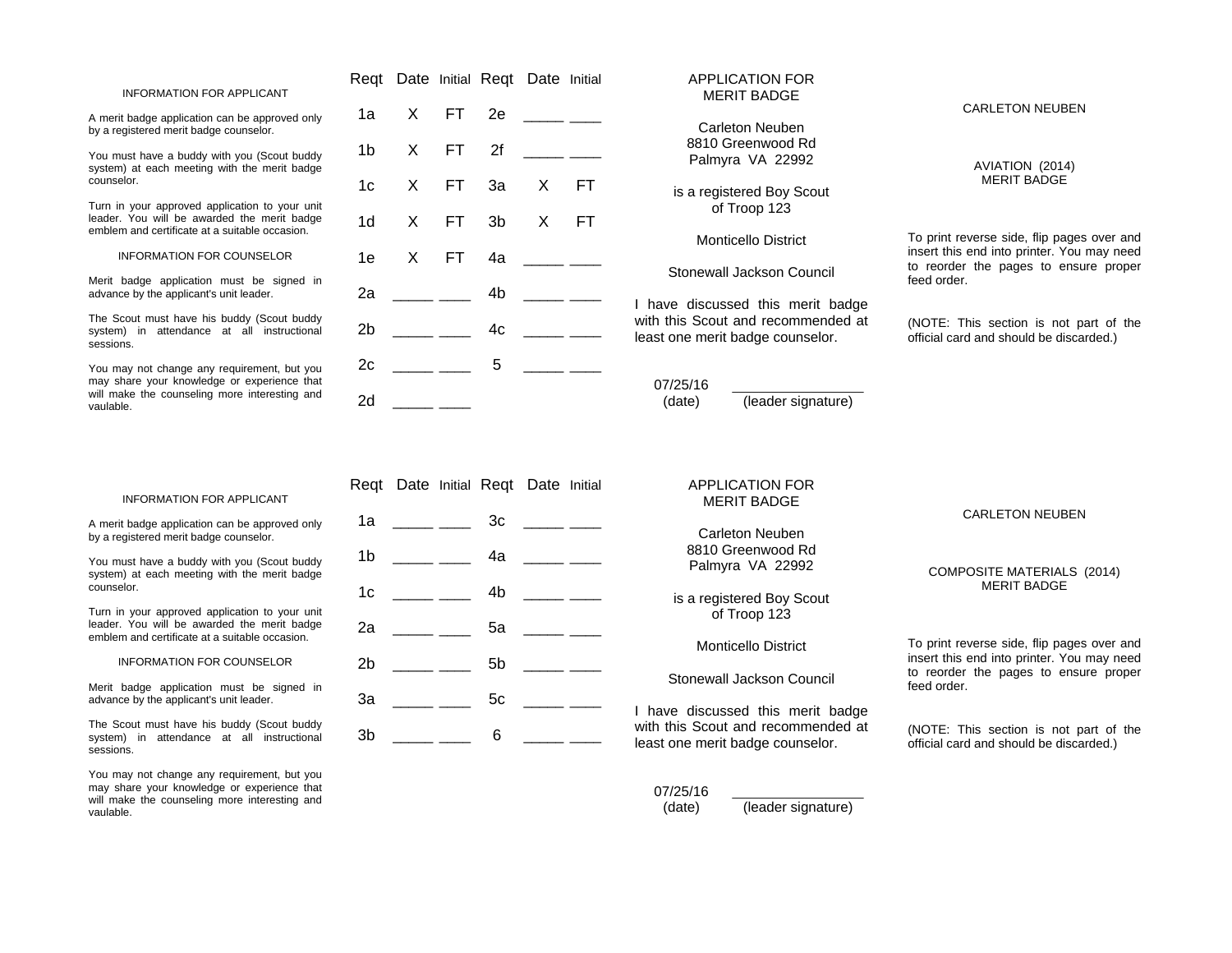|                                                                                   | This applicant has personally appeared before<br>me and demonstrated to my satisfaction that he                                     | APPLICANT'S RECORD                                                                             | <b>COUNSELOR'S RECORD</b>                                                                                                                     |  |
|-----------------------------------------------------------------------------------|-------------------------------------------------------------------------------------------------------------------------------------|------------------------------------------------------------------------------------------------|-----------------------------------------------------------------------------------------------------------------------------------------------|--|
|                                                                                   | has met all requiremetns for the                                                                                                    | Name: Carleton Neuben                                                                          | Applicant: Carleton Neuben                                                                                                                    |  |
|                                                                                   | AVIATION (2014)<br><b>MERIT BADGE</b>                                                                                               | has given me his completed application for the                                                 | Troop 123                                                                                                                                     |  |
|                                                                                   | Frederic Tucker<br>BSAID: 2164983                                                                                                   | AVIATION (2014)<br><b>MERIT BADGE</b>                                                          |                                                                                                                                               |  |
| (NOTE: This section is not part of the                                            | 210 Cynthia Drive<br>Palmyra VA 22992<br>(H) (804)442-5890                                                                          | Completed on $\angle$ $\angle$ by                                                              | AVIATION (2014)<br><b>MERIT BADGE</b>                                                                                                         |  |
| official card and should be discarded.)                                           | (counselor signature)<br>(date)                                                                                                     | (counselor signature)                                                                          | Date completed: _/_/_                                                                                                                         |  |
|                                                                                   | Checked and recorded:                                                                                                               | (unit leader signature)                                                                        | Remarks:                                                                                                                                      |  |
|                                                                                   | Date: $\angle$ $\angle$ Initials: $\angle$                                                                                          |                                                                                                |                                                                                                                                               |  |
|                                                                                   | Certificate & badge presented: 11                                                                                                   |                                                                                                |                                                                                                                                               |  |
|                                                                                   | Applicant will turn in this portion to his unit<br>leader for record posting.                                                       | Note to Boy Scout, Varsity Scout, or Venturer:<br>Retain this copy for your permanent records. | It is suggested that the counselor keep this<br>record for at least one year in case any question<br>is raised later in regard to this award. |  |
|                                                                                   | This applicant has personally appeared before<br>me and demonstrated to my satisfaction that he<br>has met all requiremetns for the | APPLICANT'S RECORD                                                                             | <b>COUNSELOR'S RECORD</b>                                                                                                                     |  |
|                                                                                   | COMPOSITE MATERIALS (2014)<br><b>MERIT BADGE</b>                                                                                    | Name: Carleton Neuben                                                                          | Applicant: Carleton Neuben                                                                                                                    |  |
|                                                                                   |                                                                                                                                     | has given me his completed application for the                                                 | Troop 123                                                                                                                                     |  |
|                                                                                   | Lon Bennett                                                                                                                         | <b>COMPOSITE MATERIALS (2014)</b>                                                              |                                                                                                                                               |  |
|                                                                                   | <b>BSAID:</b><br>117 Lancaster Terrace<br>Scottsville VA 22993<br>(H) (804)442-4391                                                 | <b>MERIT BADGE</b><br>Completed on $\angle$ $\angle$ by                                        | <b>COMPOSITE MATERIALS (2014)</b><br><b>MERIT BADGE</b>                                                                                       |  |
| (NOTE: This section is not part of the<br>official card and should be discarded.) | (counselor signature)<br>(date)                                                                                                     | (counselor signature)                                                                          | Date completed: _/_/_                                                                                                                         |  |
|                                                                                   |                                                                                                                                     | (unit leader signature)                                                                        | Remarks:                                                                                                                                      |  |
|                                                                                   | Checked and recorded:                                                                                                               |                                                                                                |                                                                                                                                               |  |
|                                                                                   | Date: $1/2$ Initials:                                                                                                               |                                                                                                |                                                                                                                                               |  |
|                                                                                   | Certificate & badge presented: ///                                                                                                  |                                                                                                |                                                                                                                                               |  |
|                                                                                   | Applicant will turn in this portion to his unit<br>leader for record posting.                                                       | Note to Boy Scout, Varsity Scout, or Venturer:<br>Retain this copy for your permanent records. | It is suggested that the counselor keep this<br>record for at least one year in case any question<br>is raised later in regard to this award. |  |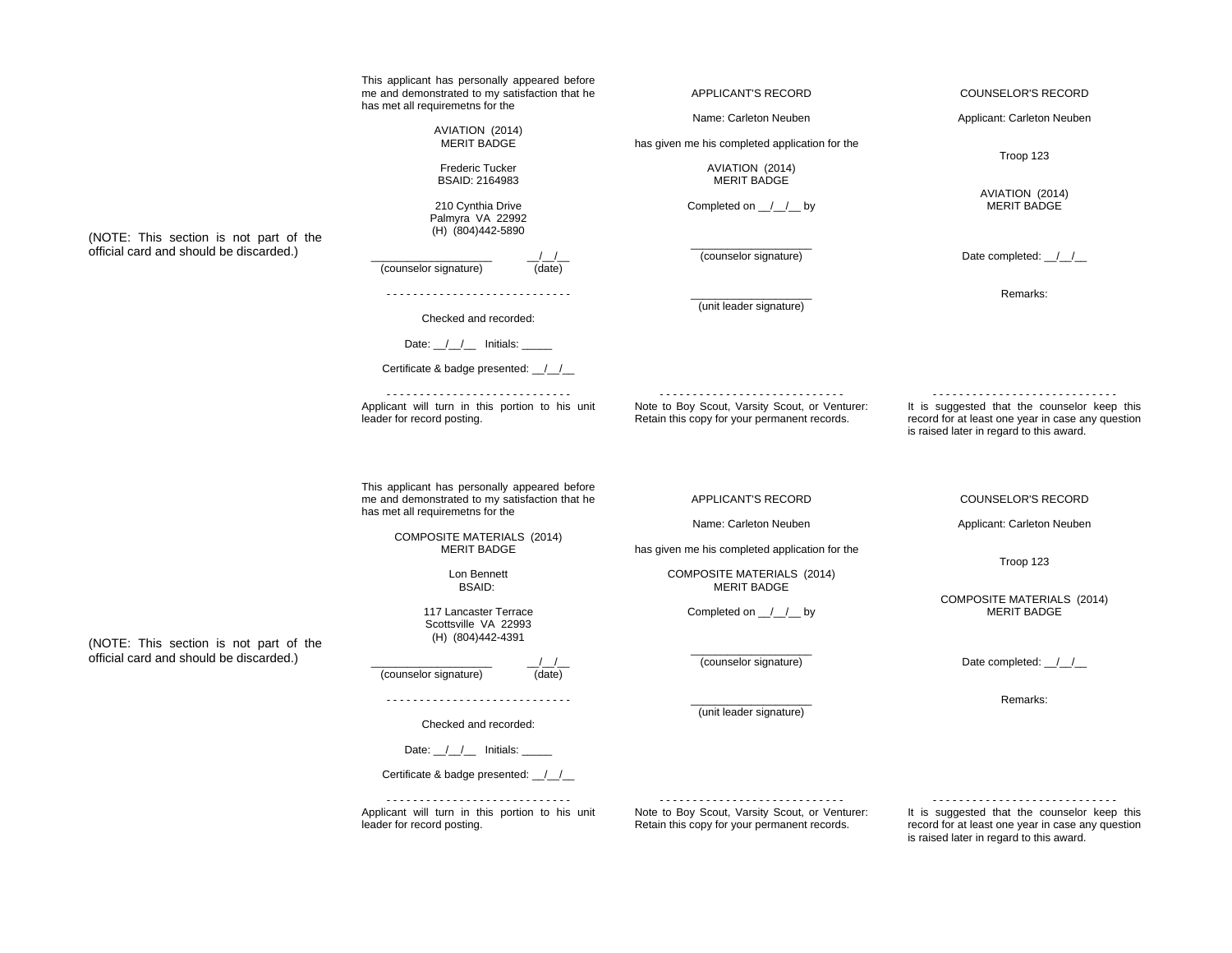#### INFORMATION FOR APPLICANT

A merit badge application can be approved only by a registered merit badge counselor.

You must have a buddy with you (Scout buddy system) at each meeting with the merit badge counselor.

Turn in your approved application to your unit leader. You will be awarded the merit badge emblem and certificate at a suitable occasion.

INFORMATION FOR COUNSELOR

Merit badge application must be signed in advance by the applicant's unit leader.

The Scout must have his buddy (Scout buddy system) in attendance at all instructional sessions.

You may not change any requirement, but you may share your knowledge or experience that will make the counseling more interesting and vaulable.

|              | Reqt Date Initial Reqt Date Initial                                                                                                                                                                                                                                                                                                                                                                                                                   |                                              |         |                        |                |
|--------------|-------------------------------------------------------------------------------------------------------------------------------------------------------------------------------------------------------------------------------------------------------------------------------------------------------------------------------------------------------------------------------------------------------------------------------------------------------|----------------------------------------------|---------|------------------------|----------------|
|              | $\begin{tabular}{ccccc} \multicolumn{2}{c }{\textbf{1} & \multicolumn{2}{c }{\textbf{2} & \multicolumn{2}{c }{\textbf{3} & \multicolumn{2}{c }{\textbf{4} & \multicolumn{2}{c }{\textbf{5} & \multicolumn{2}{c }{\textbf{6} & \multicolumn{2}{c }{\textbf{6} & \multicolumn{2}{c }{\textbf{6} & \multicolumn{2}{c }{\textbf{6} & \multicolumn{2}{c }{\textbf{6} & \multicolumn{2}{c }{\textbf{6} & \multicolumn{2}{c }{\textbf{6} & \multicolumn{2}{$ |                                              | X FT 2e |                        | 1a l           |
|              | 1b X FT 2f ____ ___                                                                                                                                                                                                                                                                                                                                                                                                                                   |                                              |         |                        |                |
|              | 1c X FT 3a ____ ___                                                                                                                                                                                                                                                                                                                                                                                                                                   |                                              |         |                        |                |
|              | 1d X FT 3b ____ ___                                                                                                                                                                                                                                                                                                                                                                                                                                   |                                              |         |                        |                |
|              | 1e X FT 4a ____ ___                                                                                                                                                                                                                                                                                                                                                                                                                                   |                                              |         |                        |                |
| l hi         |                                                                                                                                                                                                                                                                                                                                                                                                                                                       | $\frac{1}{\sqrt{1-\frac{1}{2}}}\frac{4b}{2}$ |         |                        | 2a             |
| with<br>leas |                                                                                                                                                                                                                                                                                                                                                                                                                                                       |                                              |         | $\frac{1}{2}$ 4c       | 2 <sub>b</sub> |
|              | <u> 1999 - Jan Barnett, p</u>                                                                                                                                                                                                                                                                                                                                                                                                                         |                                              |         | $\frac{1}{\sqrt{2}}$ 5 | 2c             |
| (            |                                                                                                                                                                                                                                                                                                                                                                                                                                                       |                                              |         |                        | 2d             |

# APPLICATION FOR MERIT BADGE Frederic L Tucker 210 Cynthia Drive Palmyra VA 22992 is a registered Boy Scout of Troop 123 Monticello District Stonewall Jackson Council ave discussed this merit badge I this Scout and recommended at st one merit badge counselor.

07/25/16 (date) (leader signature) FREDERIC L TUCKER

AVIATION (2014) MERIT BADGE

To print reverse side, flip pages over and insert this end into printer. You may need to reorder the pages to ensure proper feed order.

(NOTE: This section is not part of the official card and should be discarded.)

#### INFORMATION FOR APPLICANT

A merit badge application can be approved only by a registered merit badge counselor.

You must have a buddy with you (Scout buddy system) at each meeting with the merit badge counselor.

Turn in your approved application to your unit leader. You will be awarded the merit badge emblem and certificate at a suitable occasion.

INFORMATION FOR COUNSELOR

Merit badge application must be signed in advance by the applicant's unit leader.

The Scout must have his buddy (Scout buddy system) in attendance at all instructional sessions.

You may not change any requirement, but you may share your knowledge or experience that will make the counseling more interesting and vaulable.

|                | Reqt Date Initial Reqt Date Initial                                                                                                                                                                                                                                                                                                                                                                                                                                             |    |                                                                                                                                                                                                                                                                                                                                                                                                                        |  |
|----------------|---------------------------------------------------------------------------------------------------------------------------------------------------------------------------------------------------------------------------------------------------------------------------------------------------------------------------------------------------------------------------------------------------------------------------------------------------------------------------------|----|------------------------------------------------------------------------------------------------------------------------------------------------------------------------------------------------------------------------------------------------------------------------------------------------------------------------------------------------------------------------------------------------------------------------|--|
| 1a             | <u> 1999 - Alban Storman Storman Storman Storman Storman Storman Storman Storman Storman Storman Storman Storman Storman Storman Storman Storman Storman Storman Storman Storman Storman Storman Storman Storman Storman Storman</u>                                                                                                                                                                                                                                            | 3c | $\begin{tabular}{ccccc} \multicolumn{2}{c }{\textbf{1} & \textbf{2} & \textbf{3} & \textbf{4} & \textbf{5} & \textbf{6} & \textbf{7} & \textbf{8} & \textbf{8} & \textbf{9} & \textbf{10} & \textbf{10} & \textbf{10} & \textbf{10} & \textbf{10} & \textbf{10} & \textbf{10} & \textbf{10} & \textbf{10} & \textbf{10} & \textbf{10} & \textbf{10} & \textbf{10} & \textbf{10} & \textbf{10} & \textbf{10} & \textbf$ |  |
|                | $1b$ _______                                                                                                                                                                                                                                                                                                                                                                                                                                                                    |    |                                                                                                                                                                                                                                                                                                                                                                                                                        |  |
| 1 <sub>c</sub> | $\begin{tabular}{ccccc} \multicolumn{2}{c }{\textbf{1} & \multicolumn{2}{c }{\textbf{2} & \multicolumn{2}{c }{\textbf{3} & \multicolumn{2}{c }{\textbf{4} & \multicolumn{2}{c }{\textbf{5} & \multicolumn{2}{c }{\textbf{6} & \multicolumn{2}{c }{\textbf{6} & \multicolumn{2}{c }{\textbf{6} & \multicolumn{2}{c }{\textbf{6} & \multicolumn{2}{c }{\textbf{6} & \multicolumn{2}{c }{\textbf{6} & \multicolumn{2}{c }{\textbf{6} & \multicolumn{2}{$                           | 4b | <u> 1990 - Jan Barnett, fransk politiker</u>                                                                                                                                                                                                                                                                                                                                                                           |  |
| 2a             | $\overline{\phantom{a}}$ $\overline{\phantom{a}}$ $\overline{\phantom{a}}$ $\overline{\phantom{a}}$ $\overline{\phantom{a}}$ $\overline{\phantom{a}}$ $\overline{\phantom{a}}$ $\overline{\phantom{a}}$ $\overline{\phantom{a}}$ $\overline{\phantom{a}}$ $\overline{\phantom{a}}$ $\overline{\phantom{a}}$ $\overline{\phantom{a}}$ $\overline{\phantom{a}}$ $\overline{\phantom{a}}$ $\overline{\phantom{a}}$ $\overline{\phantom{a}}$ $\overline{\phantom{a}}$ $\overline{\$ | 5a | <u> 1999 - Andrea Staten III.</u>                                                                                                                                                                                                                                                                                                                                                                                      |  |
| 2 <sub>b</sub> | $\overline{\phantom{a}}$ $\overline{\phantom{a}}$ $\overline{\phantom{a}}$ $\overline{\phantom{a}}$ $\overline{\phantom{a}}$ $\overline{\phantom{a}}$ $\overline{\phantom{a}}$ $\overline{\phantom{a}}$ $\overline{\phantom{a}}$ $\overline{\phantom{a}}$ $\overline{\phantom{a}}$ $\overline{\phantom{a}}$ $\overline{\phantom{a}}$ $\overline{\phantom{a}}$ $\overline{\phantom{a}}$ $\overline{\phantom{a}}$ $\overline{\phantom{a}}$ $\overline{\phantom{a}}$ $\overline{\$ | 5b |                                                                                                                                                                                                                                                                                                                                                                                                                        |  |
| 3a             |                                                                                                                                                                                                                                                                                                                                                                                                                                                                                 | 5c | المستنبط المستنبط                                                                                                                                                                                                                                                                                                                                                                                                      |  |
| 3b             | $\begin{tabular}{ccccc} \multicolumn{2}{c }{\textbf{1} & \multicolumn{2}{c }{\textbf{2} & \multicolumn{2}{c }{\textbf{3} & \multicolumn{2}{c }{\textbf{4} & \multicolumn{2}{c }{\textbf{5} & \multicolumn{2}{c }{\textbf{6} & \multicolumn{2}{c }{\textbf{6} & \multicolumn{2}{c }{\textbf{6} & \multicolumn{2}{c }{\textbf{6} & \multicolumn{2}{c }{\textbf{6} & \multicolumn{2}{c }{\textbf{6} & \multicolumn{2}{c }{\textbf{6} & \multicolumn{2}{$                           | 6  | <u> The Common School (1989)</u>                                                                                                                                                                                                                                                                                                                                                                                       |  |

#### APPLICATION FOR MERIT BADGE

Frederic L Tucker 210 Cynthia Drive Palmyra VA 22992

is a registered Boy Scout of Troop 123

Monticello District

# Stonewall Jackson Council

I have discussed this merit badge with this Scout and recommended at least one merit badge counselor.

#### 07/25/16

(date) (leader signature)

#### FREDERIC L TUCKER

#### COMPOSITE MATERIALS (2014) MERIT BADGE

To print reverse side, flip pages over and insert this end into printer. You may need to reorder the pages to ensure proper feed order.

(NOTE: This section is not part of the official card and should be discarded.)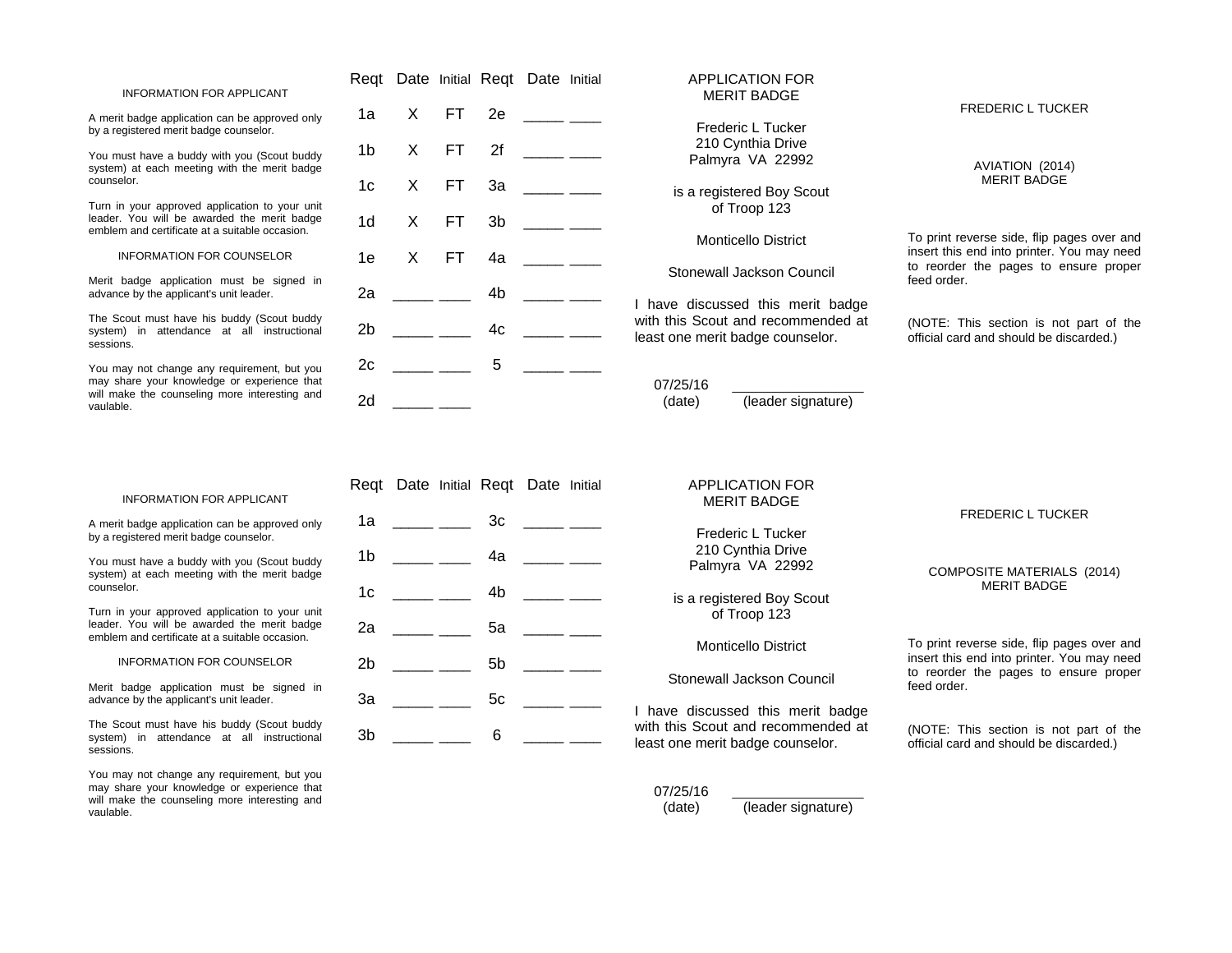|                                         | This applicant has personally appeared before<br>me and demonstrated to my satisfaction that he                                     | APPLICANT'S RECORD                                                                             | <b>COUNSELOR'S RECORD</b>                                                                                                                     |  |
|-----------------------------------------|-------------------------------------------------------------------------------------------------------------------------------------|------------------------------------------------------------------------------------------------|-----------------------------------------------------------------------------------------------------------------------------------------------|--|
|                                         | has met all requiremetns for the                                                                                                    | Name: Frederic L Tucker                                                                        | Applicant: Frederic L Tucker                                                                                                                  |  |
|                                         | AVIATION (2014)<br><b>MERIT BADGE</b>                                                                                               | has given me his completed application for the                                                 | Troop 123                                                                                                                                     |  |
|                                         | <b>Frederic Tucker</b><br><b>BSAID: 2164983</b>                                                                                     | AVIATION (2014)<br><b>MERIT BADGE</b>                                                          |                                                                                                                                               |  |
| (NOTE: This section is not part of the  | 210 Cynthia Drive<br>Palmyra VA 22992<br>(H) (804)442-5890                                                                          | Completed on $\angle$ / $\angle$ by                                                            | AVIATION (2014)<br><b>MERIT BADGE</b>                                                                                                         |  |
| official card and should be discarded.) | (counselor signature)<br>(date)                                                                                                     | (counselor signature)                                                                          | Date completed: _/_/_                                                                                                                         |  |
|                                         | Checked and recorded:                                                                                                               | (unit leader signature)                                                                        | Remarks:                                                                                                                                      |  |
|                                         | Date: $\angle$ / $\angle$ Initials: $\angle$                                                                                        |                                                                                                |                                                                                                                                               |  |
|                                         | Certificate & badge presented: 11                                                                                                   |                                                                                                |                                                                                                                                               |  |
|                                         | Applicant will turn in this portion to his unit<br>leader for record posting.                                                       | Note to Boy Scout, Varsity Scout, or Venturer:<br>Retain this copy for your permanent records. | It is suggested that the counselor keep this<br>record for at least one year in case any question<br>is raised later in regard to this award. |  |
|                                         | This applicant has personally appeared before<br>me and demonstrated to my satisfaction that he<br>has met all requiremetns for the | APPLICANT'S RECORD                                                                             | <b>COUNSELOR'S RECORD</b>                                                                                                                     |  |
|                                         | COMPOSITE MATERIALS (2014)<br><b>MERIT BADGE</b>                                                                                    | Name: Frederic L Tucker                                                                        | Applicant: Frederic L Tucker                                                                                                                  |  |
|                                         |                                                                                                                                     | has given me his completed application for the                                                 | Troop 123                                                                                                                                     |  |
|                                         | Lon Bennett<br><b>BSAID:</b>                                                                                                        | <b>COMPOSITE MATERIALS (2014)</b><br><b>MERIT BADGE</b>                                        |                                                                                                                                               |  |
| (NOTE: This section is not part of the  | 117 Lancaster Terrace<br>Scottsville VA 22993<br>(H) (804)442-4391                                                                  | Completed on $\angle$ $\angle$ by                                                              | COMPOSITE MATERIALS (2014)<br><b>MERIT BADGE</b>                                                                                              |  |
| official card and should be discarded.) | (counselor signature)<br>(date)                                                                                                     | (counselor signature)                                                                          | Date completed: 1/                                                                                                                            |  |
|                                         |                                                                                                                                     | (unit leader signature)                                                                        | Remarks:                                                                                                                                      |  |
|                                         | Checked and recorded:                                                                                                               |                                                                                                |                                                                                                                                               |  |
|                                         | Date: ///__/__ Initials: _____<br>Certificate & badge presented: ///                                                                |                                                                                                |                                                                                                                                               |  |
|                                         |                                                                                                                                     |                                                                                                |                                                                                                                                               |  |
|                                         | Applicant will turn in this portion to his unit<br>leader for record posting.                                                       | Note to Boy Scout, Varsity Scout, or Venturer:<br>Retain this copy for your permanent records. | It is suggested that the counselor keep this<br>record for at least one year in case any question<br>is raised later in regard to this award. |  |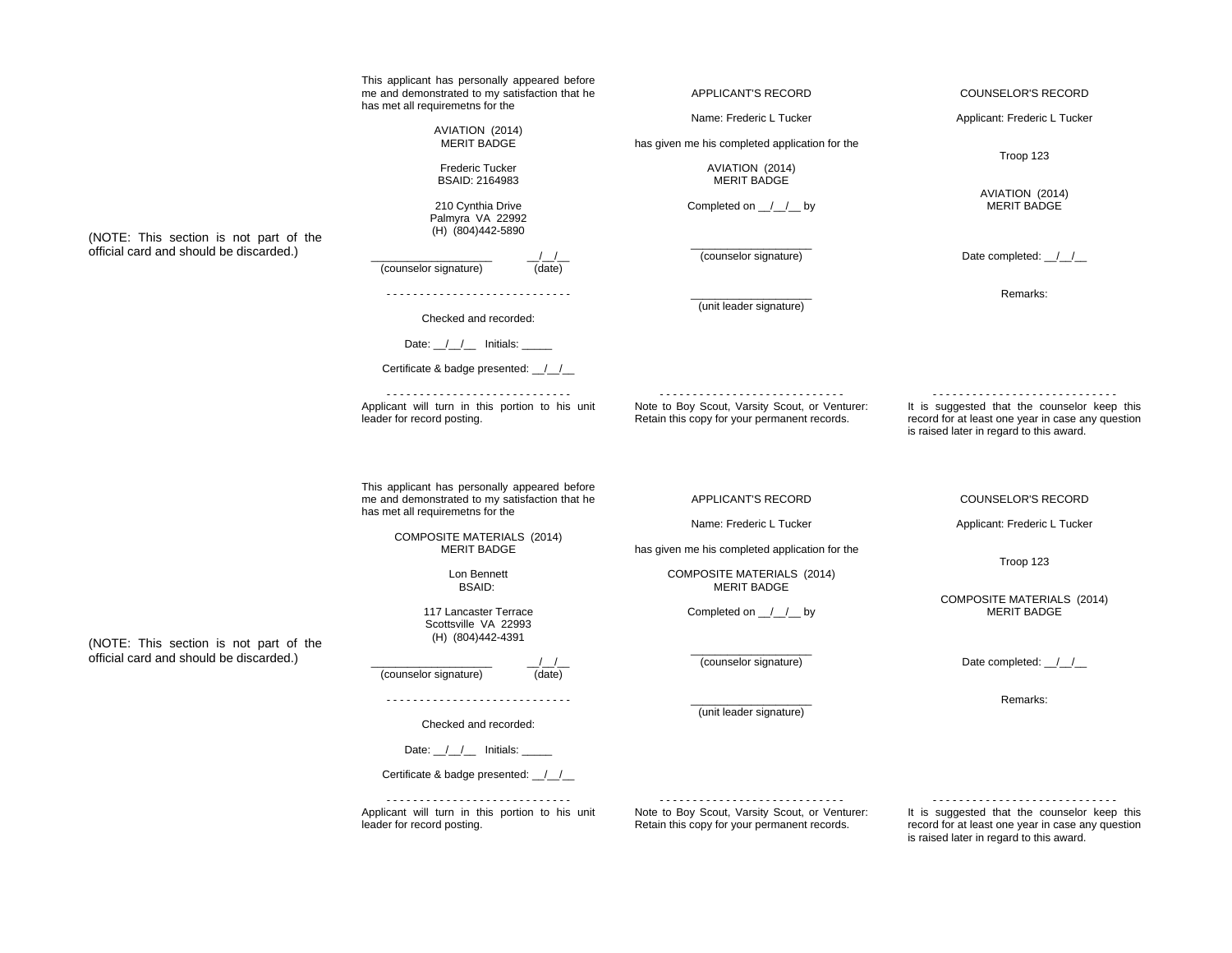#### INFORMATION FOR APPLICANT

A merit badge application can be approved only by a registered merit badge counselor.

You must have a buddy with you (Scout buddy system) at each meeting with the merit badge counselor.

Turn in your approved application to your unit leader. You will be awarded the merit badge emblem and certificate at a suitable occasion.

#### INFORMATION FOR COUNSELOR

Merit badge application must be signed in advance by the applicant's unit leader.

The Scout must have his buddy (Scout buddy system) in attendance at all instructional sessions.

You may not change any requirement, but you may share your knowledge or experience that will make the counseling more interesting and vaulable.

|                |                                                                                                                                                                                                                                                                                                                                                                                                                                                       |    | Reqt Date Initial Reqt Date Initial |  |
|----------------|-------------------------------------------------------------------------------------------------------------------------------------------------------------------------------------------------------------------------------------------------------------------------------------------------------------------------------------------------------------------------------------------------------------------------------------------------------|----|-------------------------------------|--|
|                | 1a $\frac{1}{2}$                                                                                                                                                                                                                                                                                                                                                                                                                                      | 2e | للمستنبذ المستنبط                   |  |
|                |                                                                                                                                                                                                                                                                                                                                                                                                                                                       |    | 1b ____ ___ 2f ____ __              |  |
| 1 <sub>c</sub> |                                                                                                                                                                                                                                                                                                                                                                                                                                                       |    | _____ ____ 3a _____ ___             |  |
| 1 <sub>d</sub> | $\frac{1}{2}$ and $\frac{1}{2}$ and $\frac{1}{2}$                                                                                                                                                                                                                                                                                                                                                                                                     |    |                                     |  |
|                |                                                                                                                                                                                                                                                                                                                                                                                                                                                       |    | 1e _____ ____ 4a _____ ___          |  |
|                |                                                                                                                                                                                                                                                                                                                                                                                                                                                       |    | $2a$ ______ _____ 4b _____ ____     |  |
| 2 <sub>b</sub> | $\frac{1}{\sqrt{1-\frac{1}{2}} \sqrt{1-\frac{1}{2}}}$ 4c                                                                                                                                                                                                                                                                                                                                                                                              |    | <u> 1999 - Andrea Staten Ingels</u> |  |
| 2c             | $\begin{tabular}{ccccc} \multicolumn{2}{c }{\textbf{1} & \multicolumn{2}{c }{\textbf{2} & \multicolumn{2}{c }{\textbf{3} & \multicolumn{2}{c }{\textbf{4} & \multicolumn{2}{c }{\textbf{5} & \multicolumn{2}{c }{\textbf{6} & \multicolumn{2}{c }{\textbf{6} & \multicolumn{2}{c }{\textbf{6} & \multicolumn{2}{c }{\textbf{6} & \multicolumn{2}{c }{\textbf{6} & \multicolumn{2}{c }{\textbf{6} & \multicolumn{2}{c }{\textbf{6} & \multicolumn{2}{$ | 5  |                                     |  |
| 2d             |                                                                                                                                                                                                                                                                                                                                                                                                                                                       |    |                                     |  |

# APPLICATION FOR MERIT BADGE James Osborne

14606 Pear Ave Cunningham VA 22991

is a registered Boy Scout of Troop 123

Monticello District

Stonewall Jackson Council

I have discussed this merit badge with this Scout and recommended at least one merit badge counselor.

07/25/16 (date) (leader signature)

# JAMES OSBORNE

AVIATION (2014) MERIT BADGE

To print reverse side, flip pages over and insert this end into printer. You may need to reorder the pages to ensure proper feed order.

(NOTE: This section is not part of the official card and should be discarded.)

#### INFORMATION FOR APPLICANT

A merit badge application can be approved only by a registered merit badge counselor.

You must have a buddy with you (Scout buddy system) at each meeting with the merit badge counselor.

Turn in your approved application to your unit leader. You will be awarded the merit badge emblem and certificate at a suitable occasion.

#### INFORMATION FOR COUNSELOR

Merit badge application must be signed in advance by the applicant's unit leader.

The Scout must have his buddy (Scout buddy system) in attendance at all instructional sessions.

You may not change any requirement, but you may share your knowledge or experience that will make the counseling more interesting and vaulable.

Reqt Date Initial Reqt Date Initial 1a \_\_\_\_\_\_ \_\_\_\_ 3c \_\_\_\_\_ \_\_\_  $1b$   $4a$ 1c \_\_\_\_\_ \_\_\_\_ 4b \_\_\_\_\_ \_\_\_ 2a \_\_\_\_\_ \_\_\_\_ 5a \_\_\_\_\_ \_\_\_\_ 2b \_\_\_\_\_\_ \_\_\_\_\_ 5b \_\_\_\_\_\_ \_\_\_\_ 3a \_\_\_\_\_\_ \_\_\_\_ 5c \_\_\_\_\_ \_\_\_\_  $3b$  6  $-$ 

# APPLICATION FOR

MERIT BADGE

James Osborne 14606 Pear Ave Cunningham VA 22991

is a registered Boy Scout of Troop 123

### Monticello District

# Stonewall Jackson Council

I have discussed this merit badge with this Scout and recommended at least one merit badge counselor.

#### 07/25/16

(date) (leader signature)

#### JAMES OSBORNE

#### COMPOSITE MATERIALS (2014) MERIT BADGE

To print reverse side, flip pages over and insert this end into printer. You may need to reorder the pages to ensure proper feed order.

(NOTE: This section is not part of the official card and should be discarded.)